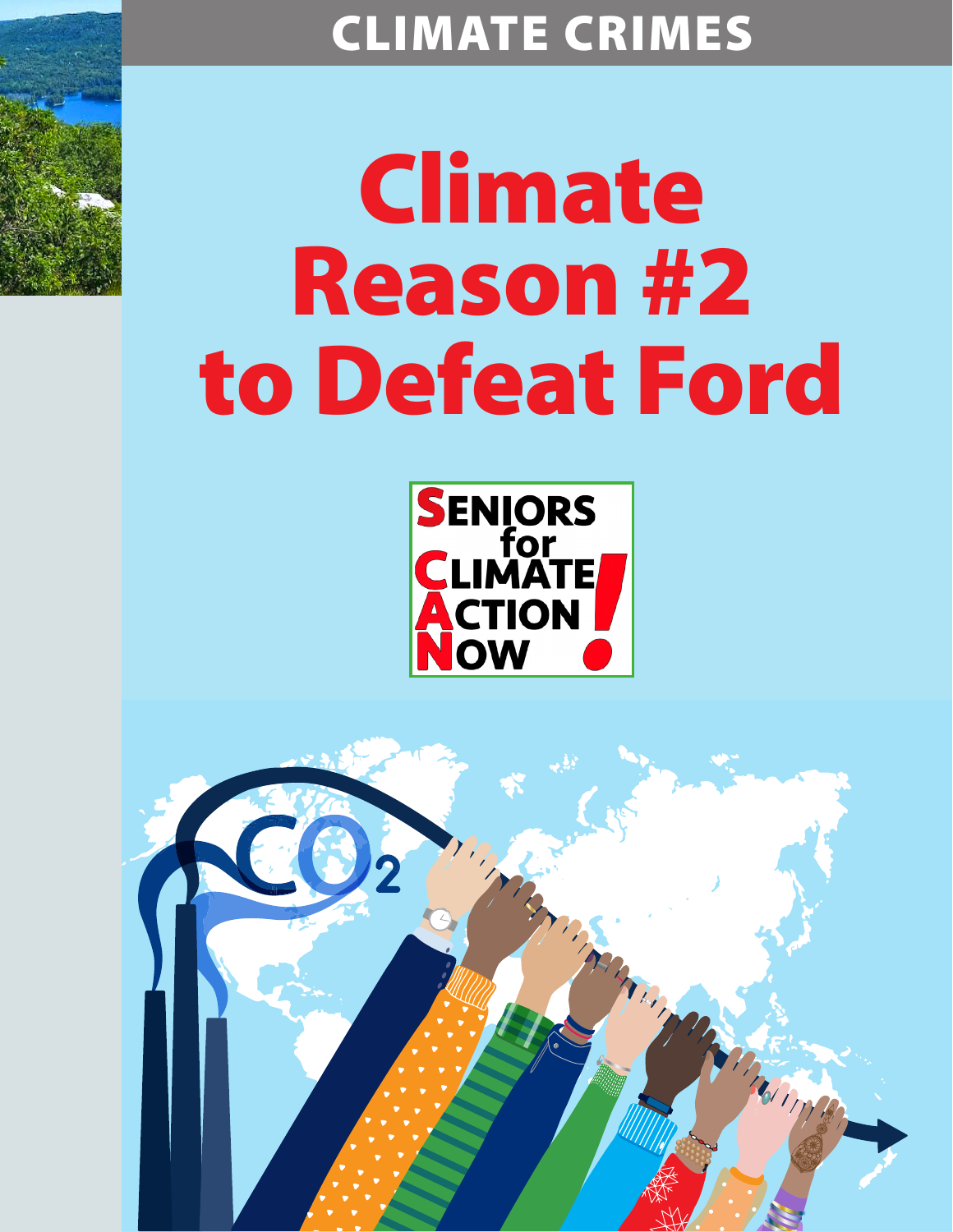

## REASON NUMBER 2

## 2. Ford is committed to fossil fuels

Two provinces are responsible for 60% of Canada's GHG emissions. Ontario is in second place after Alberta. Since Ontario accounts for a large share of the country's emissions, what we do has a dramatic effect on Canada's ability to achieve its Paris commitments to keep global warming to below 1.5 degree Celsius.

Ontario's emissions are concentrated in three large sectors. Emissions from the transport sector contributed 35% of the province's total. The second largest source is industry at 30%. The third largest source is buildings at about 22%.

These three sectors account for 87% of Ontario's emissions.

The corollary is this: To have any chance of keeping temperatures below climate tipping points requires dramatic reductions from those three sectors. In turn, that means we have to stop burning fossil fuels in those sectors because, to state the obvious, vehicles run on gasoline or diesel, the main source of heat in residential buildings is natural gas, and industry runs, in large part, on fossil fuels.

Over 75% of the energy used in Ontario is directly from oil and natural gas (NG). Electricity accounts for only 16%. While some electrical generation is now powered by burning natural gas, that share is slated to grow significantly with the Ford government's plans.

Ontario has 12 gas-fired electrical stations. In 2020 Ontario Power Generation spent \$2.8 billion to buy three natural gas plants. By 2030 natural gas will provide up to 20% of electrical generation. In turn, GHG emissions will grow. The Ontario Clean Air Alliance has estimated that GHG emissions from the electrical sector will grow by 600%.

Natural gas will become the new coal [\(Link to Climate Crime #8\)](https://seniorsforclimateactionnow.org/wp-content/uploads/2022/04/CC-8-2022-03-17.pdf)

#### **Natural gas expansion**

Whenever Ford has a choice between supporting renewable power or fossil fuels, he chooses fossil fuels.

In 2021, the Ford government announced Phase 2 of the Natural Gas Expansion Program. The government committed more than \$234 million to extend the natural gas pipeline to a number of rural, northern and Indigenous communities. [\(Link to](https://seniorsforclimateactionnow.org/wp-content/uploads/2022/04/CC-7-2022-03-22.pdf)  [Climate Crime #7\)](https://seniorsforclimateactionnow.org/wp-content/uploads/2022/04/CC-7-2022-03-22.pdf)